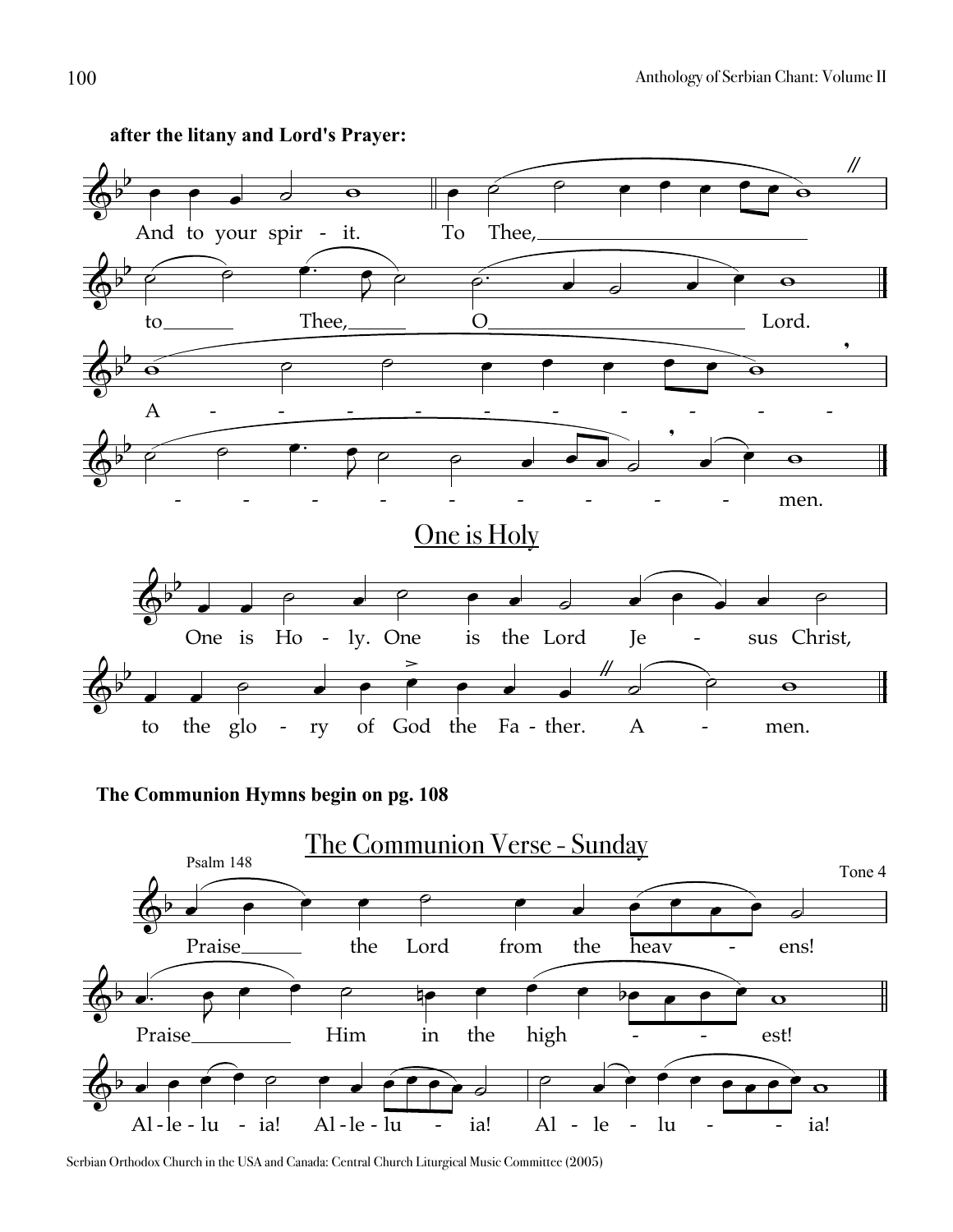

Serbian Orthodox Church in the USA and Canada: Central Church Liturgical Music Committee (2005)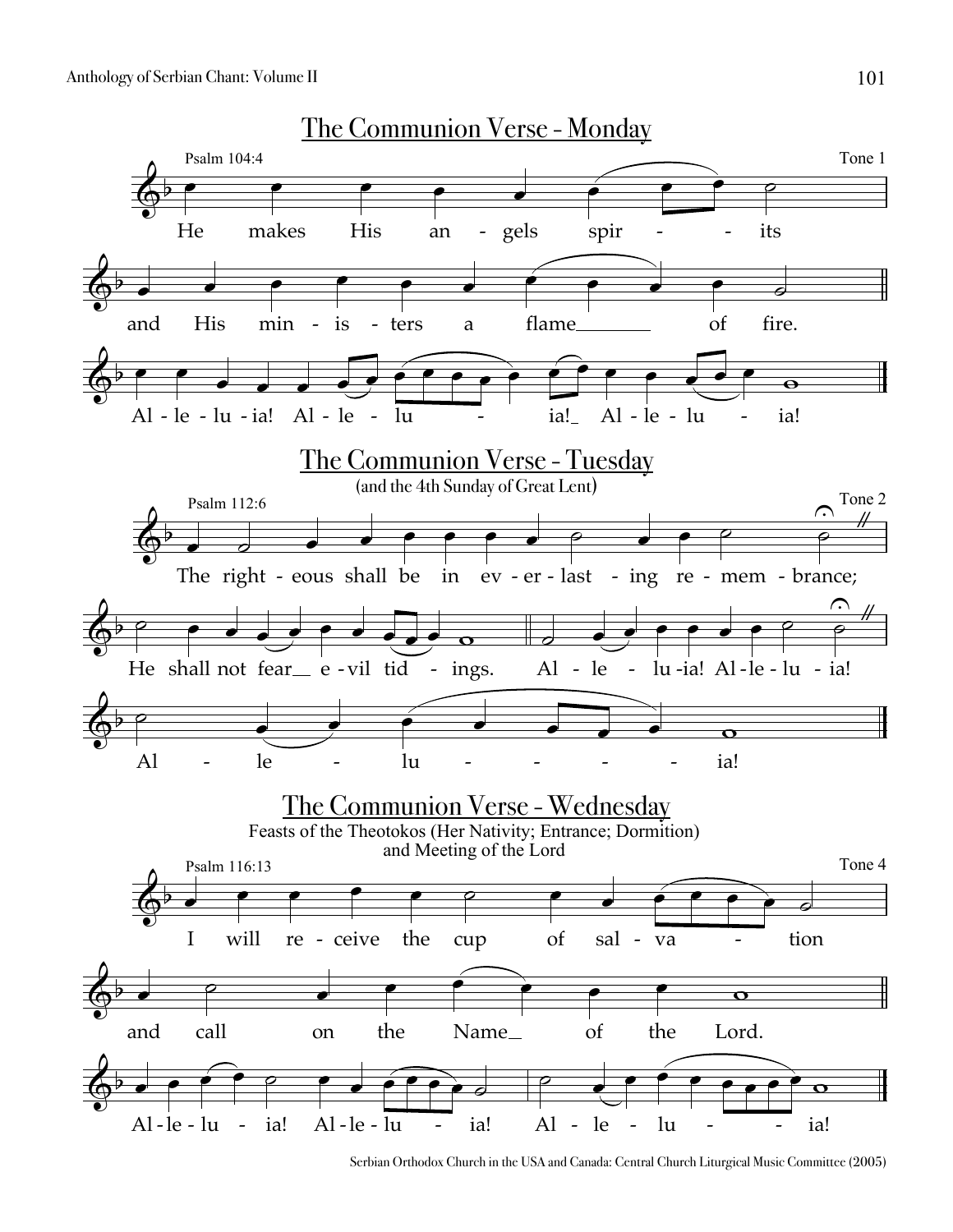

Serbian Orthodox Church in the USA and Canada: Central Church Liturgical Music Committee (2005)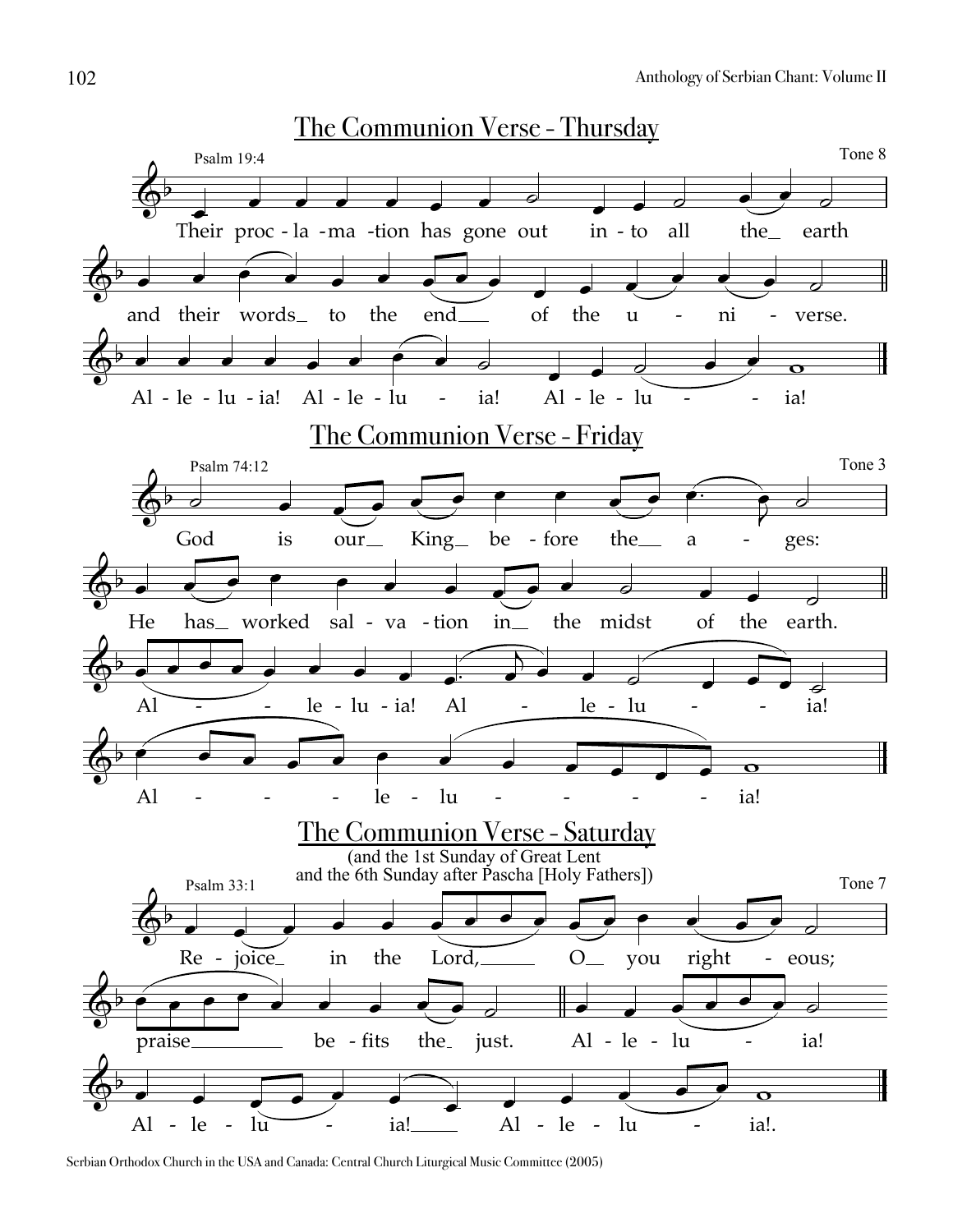

Serbian Orthodox Church in the USA and Canada: Central Church Liturgical Music Committee (2005)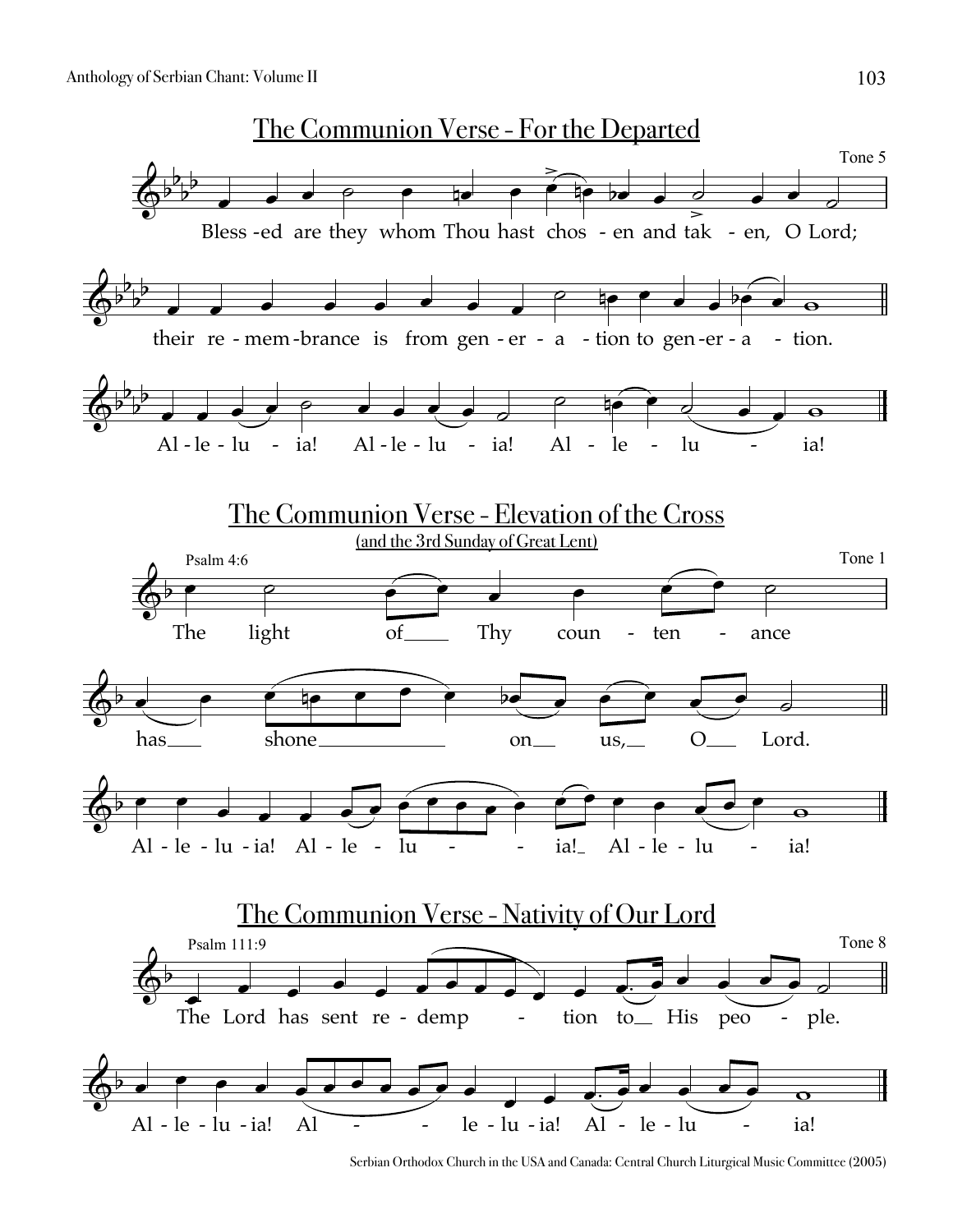

Serbian Orthodox Church in the USA and Canada: Central Church Liturgical Music Committee (2005)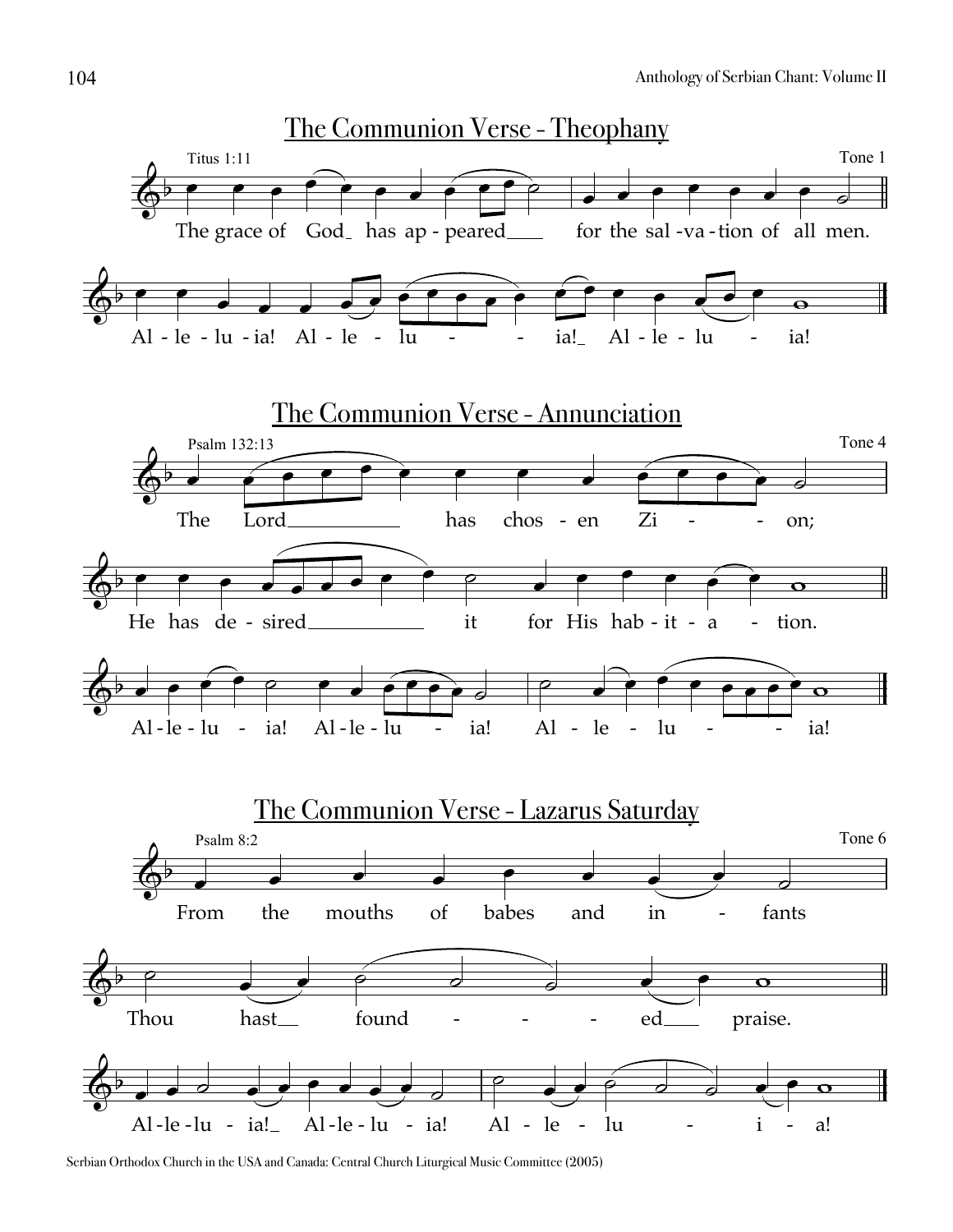Anthology of Serbian Chant: Volume II



Serbian Orthodox Church in the USA and Canada: Central Church Liturgical Music Committee (2005)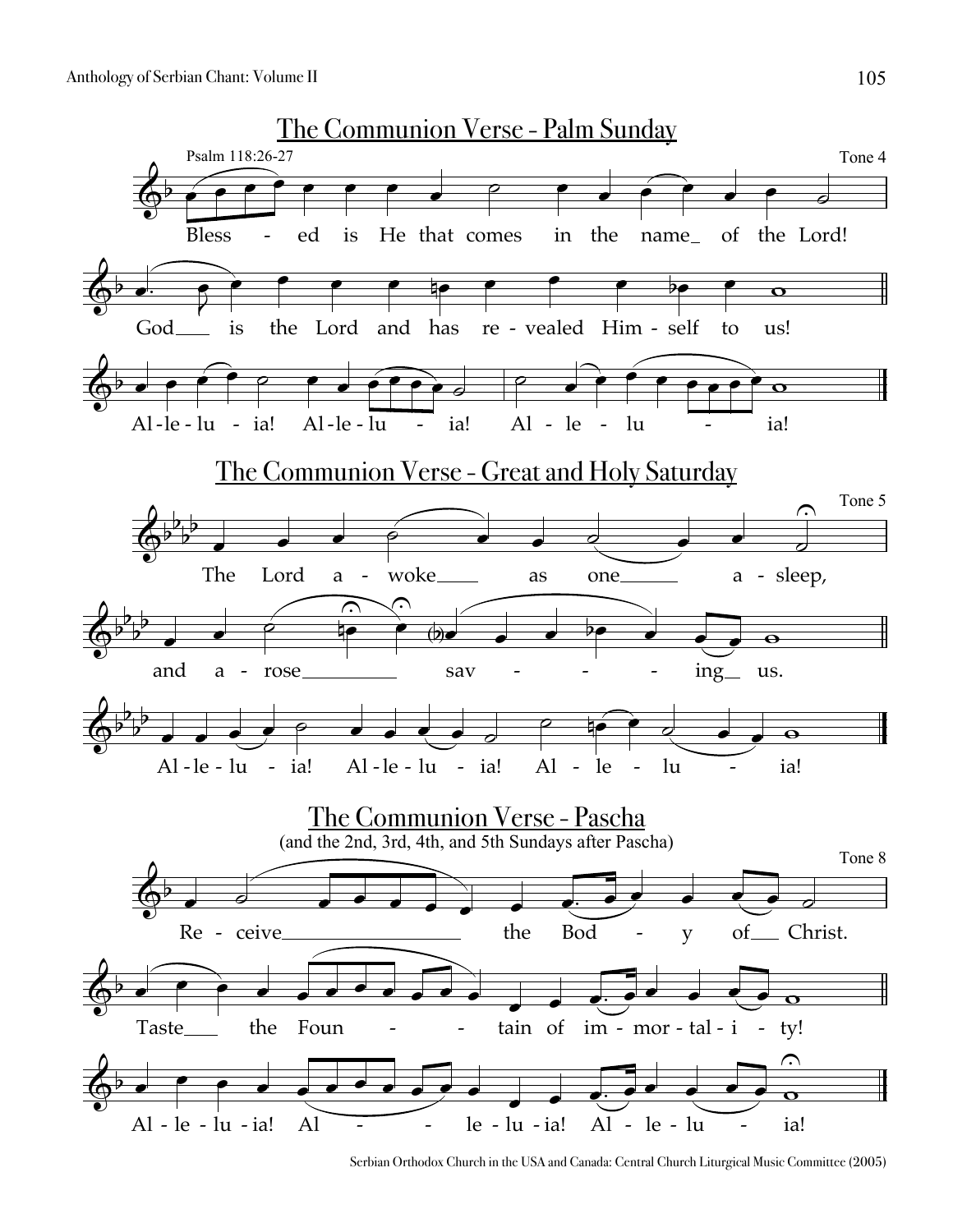

Serbian Orthodox Church in the USA and Canada: Central Church Liturgical Music Committee (2005)